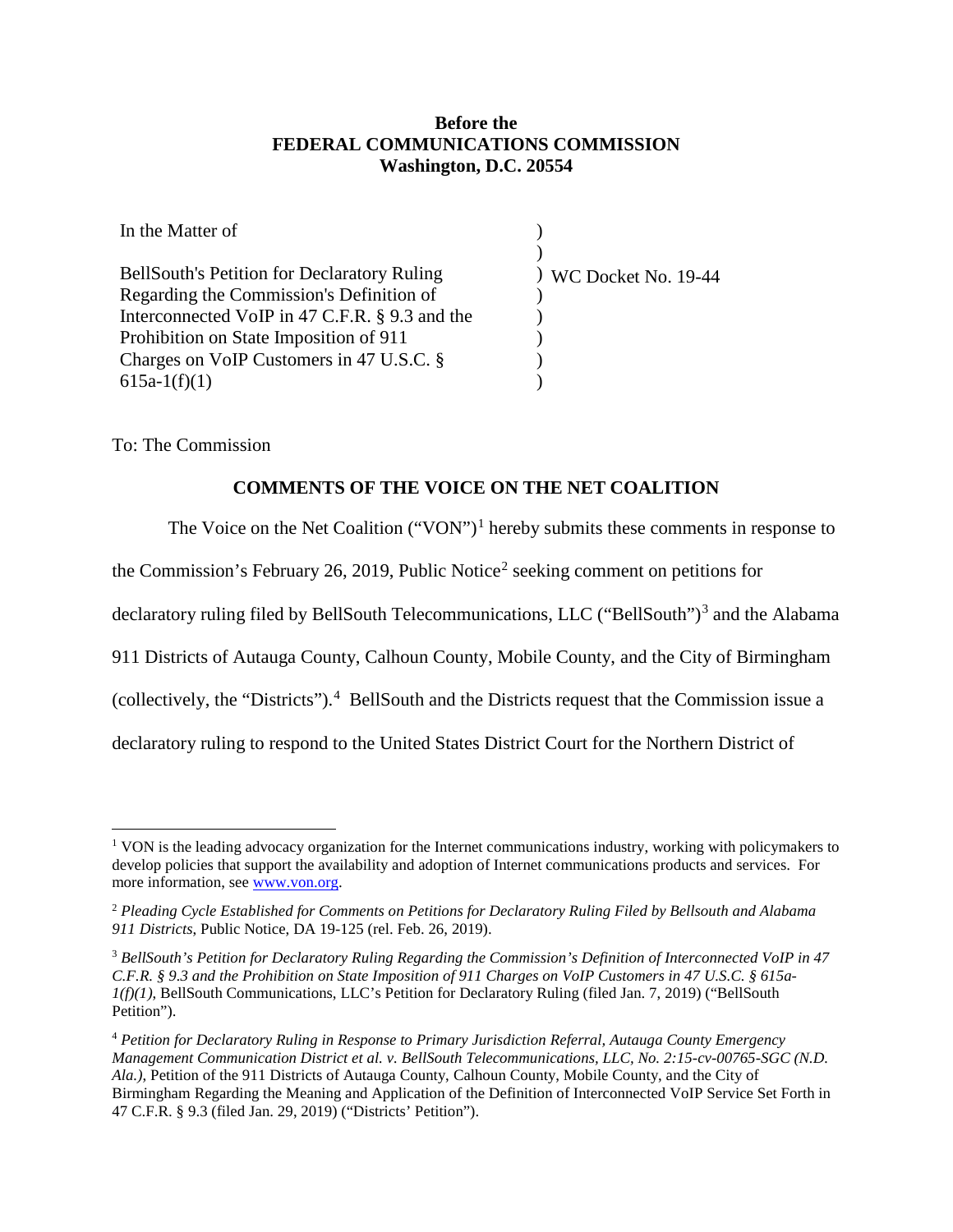Alabama's primary jurisdiction referral.<sup>[5](#page-1-0)</sup> The referral "arises from a dispute between the parties regarding BellSouth's billing of 911 charges for its business telephone service and the Alabama 911 Districts' position that such service qualifies as Voice over Internet Protocol (VoIP) or similar service pursuant to Alabama's 911 statute."<sup>[6](#page-1-1)</sup> VON's comments are limited to the disagreement between BellSouth and the Districts regarding the interpretation of the final sentence of 4[7](#page-1-2) U.S.C. § 615a-1(f)(1).<sup>7</sup> As discussed in more detail below, VON urges the Commission to declare that BellSouth's interpretation is correct.

The final sentence of 47 U.S.C.  $\S$  615a-1(f)(1) states "[f]or each class of subscribers to IP-enabled voice services, the fee or charge may not exceed the amount of any such fee or charge applicable to the same class of subscribers to telecommunications services." BellSouth and the Districts disagree on whether the "amount" of the "fee or charge" is the "total dollar value of the 911 charges due from a customer (individual 911 charge multiplied by number of charges due), or instead the individual 911 charge[.]"<sup>[8](#page-1-3)</sup> BellSouth asks the Commission to declare that the amount of the fee or charge is the total dollar value, while the Districts ask the Commission to declare that the language be interpreted as referring to the individual 911 charge.

<span id="page-1-0"></span> <sup>5</sup> *Autauga County Emergency Management Communication District, et al. v. BellSouth Telecommunications, LLC*, Docket No. 2:15-cv-00765-SGC, Order, at 9 (Mar. 2, 2018 N.D. Ala.).

<span id="page-1-1"></span><sup>6</sup> *See Autauga County Emergency Management Communication District, et al. v. BellSouth Telecommunications, LLC*, Docket No. 2:15-cv-00765-SGC (N.D. Ala.).

<span id="page-1-2"></span><sup>&</sup>lt;sup>7</sup> The full text of 47 U.S.C. § 615a-1(f)(1) states: "Nothing in this Act, the Communications Act of 1934 (47 U.S.C. 151 et seq.), the New and Emerging Technologies 911 Improvement Act of 2008, or any Commission regulation or order shall prevent the imposition and collection of a fee or charge applicable to commercial mobile services or IPenabled voice services specifically designated by a State, political subdivision thereof, Indian tribe, or village or regional corporation serving a region established pursuant to the Alaska Native Claims Settlement Act, as amended (85 Stat. 688) [43 U.S.C. 1601 et seq.] for the support or implementation of 9–1–1 or enhanced 9–1–1 services, provided that the fee or charge is obligated or expended only in support of 9–1–1 and enhanced 9–1–1 services, or enhancements of such services, as specified in the provision of State or local law adopting the fee or charge. For each class of subscribers to IP-enabled voice services, the fee or charge may not exceed the amount of any such fee or charge applicable to the same class of subscribers to telecommunications services.").

<span id="page-1-3"></span><sup>8</sup> BellSouth Petition at 11; *see also* Districts' Petition at 14.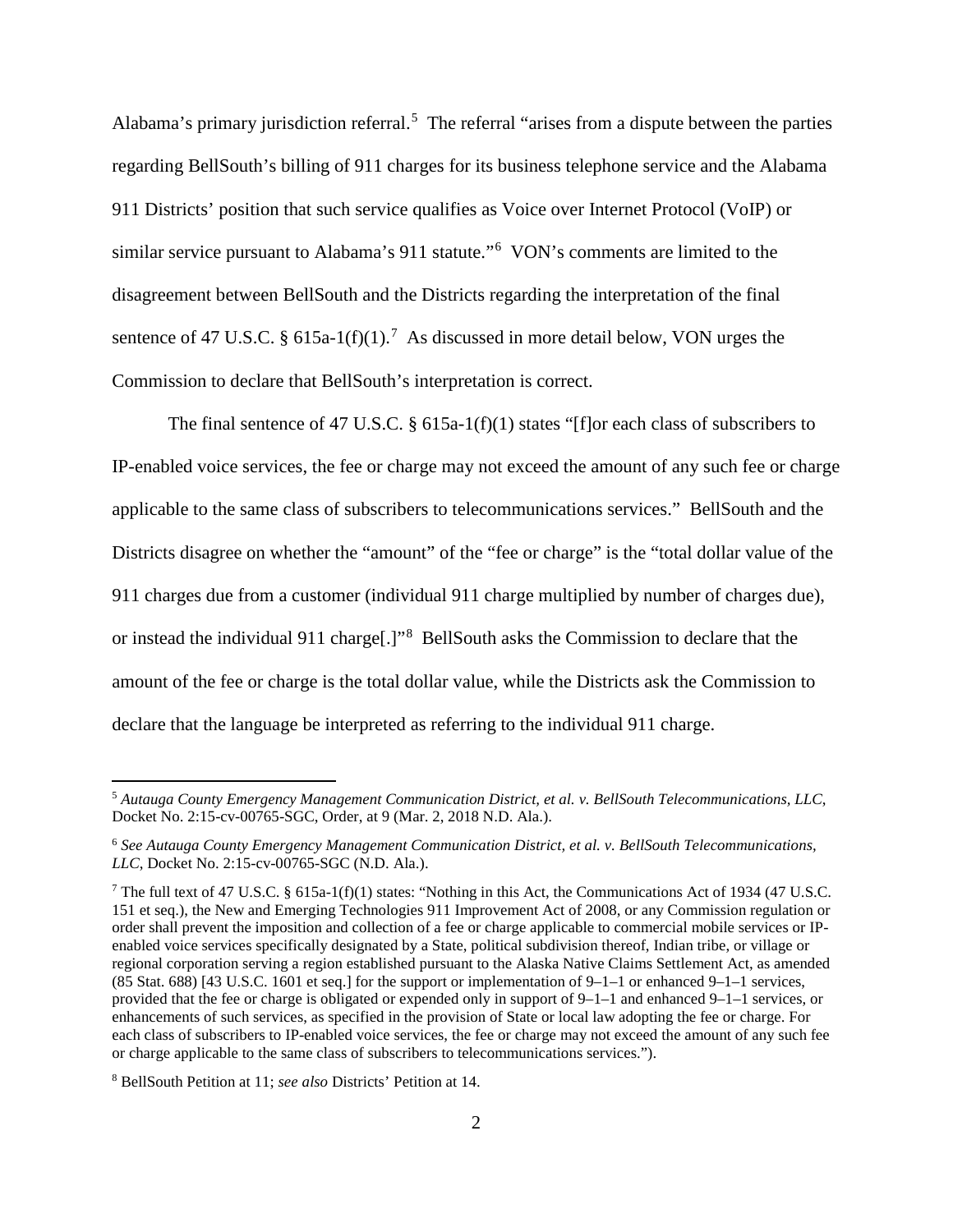BellSouth's interpretation of the final sentence of 47 U.S.C.  $\S$  615a-1(f)(1) is correct because it tracks with the plain meaning and context of the language. By adding such language, Congress sought to prevent state and local governments from putting VoIP at a competitive disadvantage in the marketplace vis-à-vis non-VoIP services through the imposition of 911 charges. In other words, Congress did not want VoIP to be treated differently than non-VoIP services when it comes to 911 charges. This is apparent from a plain reading of the statute and consistent with the federal government's statutory mandate to encourage the deployment of advanced telecommunications capabilities to all Americans.<sup>[9](#page-2-0)</sup> It is also consistent with the Commission's longstanding commitment to encouraging the deployment of broadband, and the positive role that the demand for VoIP plays in encouraging such deployment.<sup>[10](#page-2-1)</sup>

The Districts argue that "the statute regulates the rate [and not the total amount] of 911 fees—providing that a state, or other subdivision, may not impose different rates for local exchange and IP-enabled customers."<sup>[11](#page-2-2)</sup> The Districts argue that this interpretation allows the imposition of a 911 charge on a per-VoIP service line basis for VoIP services and on a peraccess line basis for local exchange service.<sup>12</sup> As BellSouth points out, this interpretation could

<span id="page-2-0"></span><sup>&</sup>lt;sup>9</sup> 47 U.S. Code § 1302(a) ("The Commission and each State commission with regulatory jurisdiction over telecommunications services shall encourage the deployment on a reasonable and timely basis of advanced telecommunications capability to all Americans (including, in particular, elementary and secondary schools and classrooms) by utilizing, in a manner consistent with the public interest, convenience, and necessity, price cap regulation, regulatory forbearance, measures that promote competition in the local telecommunications market, or other regulating methods that remove barriers to infrastructure investment.").

<span id="page-2-1"></span><sup>10</sup> *See e.g.,* First Report and Order and Notice of Proposed Rulemaking, *IP-Enabled Services*, 20 FCC Rcd 10245, ¶ 31 (2005) ("Internet-based services such as interconnected VoIP are commonly accessed via broadband facilities (i.e., advanced telecommunications capabilities under the 1996 Act). The uniform availability of E911 services may spur consumer demand for interconnected VoIP services, in turn driving demand for broadband connections, and consequently encouraging more broadband investment and deployment consistent with the goals of section 706.").

<span id="page-2-2"></span><sup>&</sup>lt;sup>11</sup> Districts' Petition at 37.

<span id="page-2-3"></span><sup>12</sup> *Id.*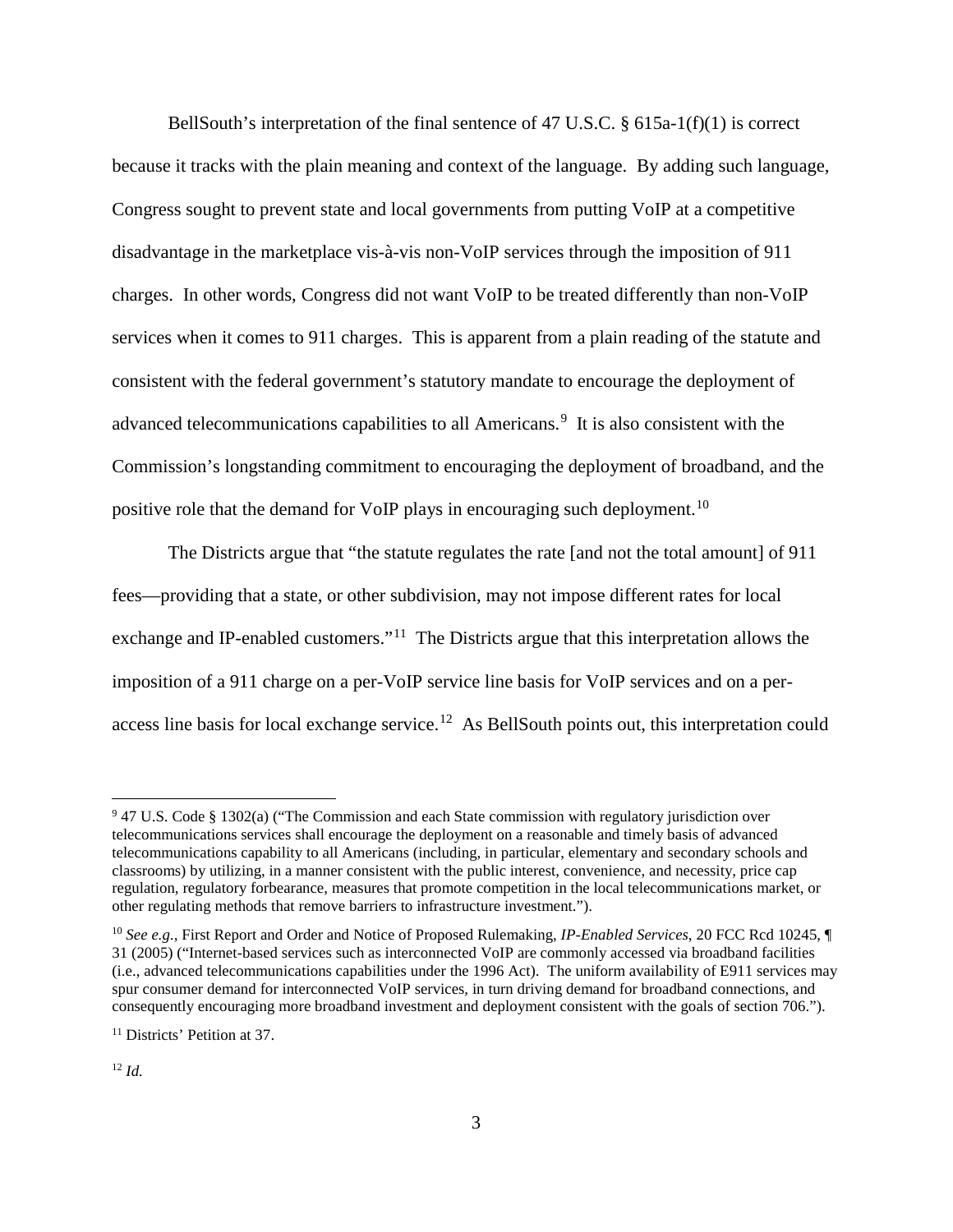cause two customers that bought the same amount of calling capacity and obtained the same number of telephone numbers to owe vastly different amounts in 911 charges depending on whether they bought a VoIP or non-VoIP service.<sup>[13](#page-3-0)</sup> If Congress wanted such an outcome, it simply would not have included the last sentence of 47 U.S.C. § 615a-1(f)(1) in the first place.

The Districts' key piece of evidence for their reasoning that the last sentence of 47 U.S.C. § 615a-1(f)(1) governs only the rate of 911 charges, and not the total amount, is legislative history in the form of a House of Representatives report ("House Report") to a draft bill that includes a Congressional Budget Office ("CBO") cost estimate that uses the word "rate" one time when discussing whether the limitation on charging VoIP subscribers a higher charge than non-VoIP subscribers would cost state and local governments revenue.<sup>14</sup> Such evidence does not provide support for the Districts' argument and, if anything, is further evidence that the plain meaning of the last sentence of 47 U.S.C.  $\S$  615a-1(f)(1) is the correct interpretation. Indeed, unlike the text of the statute, where every word was scrutinized by elected members of Congress, the CBO estimate does not represent terminology approved by any elected official, and instead represents a summary by CBO economists who were focused on providing cost estimates to Congress, not a legal interpretation of the text. Second, nothing in the CBO estimate suggests that the last sentence of 47 U.S.C. § 615a-1(f)(1) governs anything other than the *total* amount of 911 charges, as the plain reading of the statute suggests. Indeed, the CBO estimate's summary of the statute states that "[t]he bill would prohibit state, local, and tribal governments from

<span id="page-3-0"></span> <sup>13</sup> BellSouth Petition at 24.

<span id="page-3-1"></span><sup>&</sup>lt;sup>14</sup> *See* H.R. Rep. No. 110-442 at 9-12 (2007) ("It also is possible that some state and local governments might impose such fees at a rate higher than those charged on other telephone services, but CBO has no information upon which to make such a judgment at this time. Most states impose 911 fees on wireline and wireless services that are similar, suggesting that such fees on VoIP also would be similar. In total, CBO estimates that the costs to state and local governments from the bill's limitation on fees, while they might grow over time, would likely be small over the next five years.").